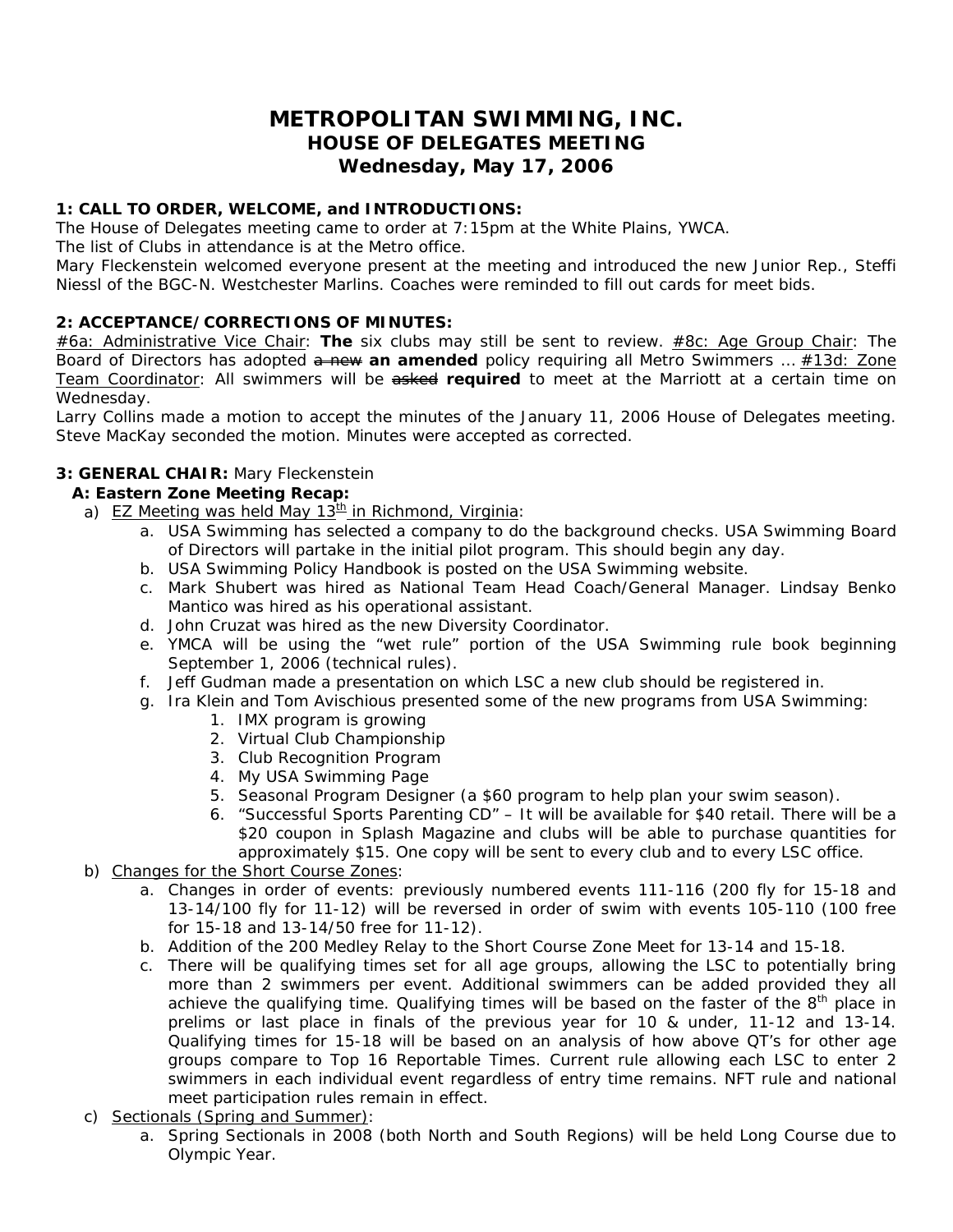- b. Each Section was granted the authority to set their own time standards starting in March 2007. North tightened their standards; South did not change theirs from the 2006 meet.
- c. North has decided to adopt the following new rule for bonus events: 1 qual time gets you 1 bonus; 2 get you 2; 3 get you 1; 4 or more get zero. South decided to keep the previous rule (1 qual time gets 1 bonus; 2 or more get 2).
- d. Both North and South adopted a new rule regarding Sunday's relays: each relay team must declare by Saturday check-in time whether they want to swim the relays Sunday AM or Sunday pm. Up to 16 relays (based on time) will be permitted to swim in PM. All wishing to swim in prelims may do so.
- e. SuperSectional will also adopt the new Sunday Relay Rule effective July 2006.
- f. Time standards for summer 2007 will be set based on the following objectives: 50's and 100's (10 heats); 200's and 400's (8 heats); 800's and 1500's (6/7 heats).
- d) Meet schedule and sites:
	- a. Eastern Zone Northern Sectional (Speedo Series): March 8-11, 2007 at Harvard University
	- b. Eastern Zone Southern Sectional (Speedo Series): March 15-18, 2007 at Germantown A.C.
	- c. Eastern Zone Age Group SC Championships: March 29-31, 2007 at ECC in Buffalo
	- d. Eastern Zone SuperSectional (LC): July 19-22, 2007 at St Mary's College, Maryland
	- e. Eastern Zone Age Group LC Championships: August 8-11, 2007 at ECC in Buffalo
- e) Nominations were made for the following positions up for election at the September annual meeting: Dave Ferris – Zone Director (Coach); Mary Fleckenstein – Secretary/Treasurer.

#### f) National Committees:

- a. There will be a proposal that the SC Senior National Meet be held the second weekend in December, taking the place of the US Open. Expected to start in December 2007.
- b. They are looking into giving more flexibility in scheduling Sectional Meets.
- c. Open Water 10K is now an Olympic Event
- g) New Business:
	- a. The 2007 May Meeting was awarded to Maine by acclamation.
	- b. An LSC Code of Conduct was discussed. Eastern Zone and US Swimming already have code of conduct in place. Meet Referee can immediately remove an athlete from the meet. Meet jury is in place to hear appeals, protests and problems on any issues. If a referee removes a swimmer from the meet, the swimmer must be offered a chance to appeal to the meet jury. c. LSC's should be sure they have a Conflict of Interest statement signed by board members.
- **B: Reminder:** Teams have up to three votes. Voting members must be registered as non-athletes.
- *C: Zone Meet Recap:* The 2006 Eastern Zone All Star Championship Meet Recap, financial statement and meet report were available at this meeting. Mary thanked all those teams that came out to help at Zones. Special thanks to Corinne Cody for coordinating all the officials that came out to volunteer.

#### **4: TREASURER'S REPORT:** Mary Ann Senecal

- a) The September 1, 2005 to May 16, 2006 report was available at the meeting. The overall balance is \$18,937.79.
- b) Interest on the CD's at HSBC is \$2,374; Interest on the CD's at Astoria is \$132.51 for a Total Fiscal year to date of \$2,506.51.
- c) Larry Collins asked if there were line items in the budget for camps. The answer is yes.
- d) Bea Hartigan made a motion to accept the Treasurer's Report as presented. Holger Fietkau seconded the motion which was approved by all.

#### **5: FINANCE CHAIR:** George Rhein

- a) Money that was invested 2 years ago made about \$38,509.36 profit in 26 months so it is doing extremely well.
- b) Budget is to be presented at the September HOD meeting.

#### **6: ADMINISTRATIVE VICE CHAIR:** Bea Hartigan

- a) Meet Reports: There will be an administrative clinic in June (info has been posted on the website). Various teams are still late in turning in their reports including one for a Championship Meet held in February. These teams have been sent to Review.
- b) One team that was not in good standing paid before the start of the meeting.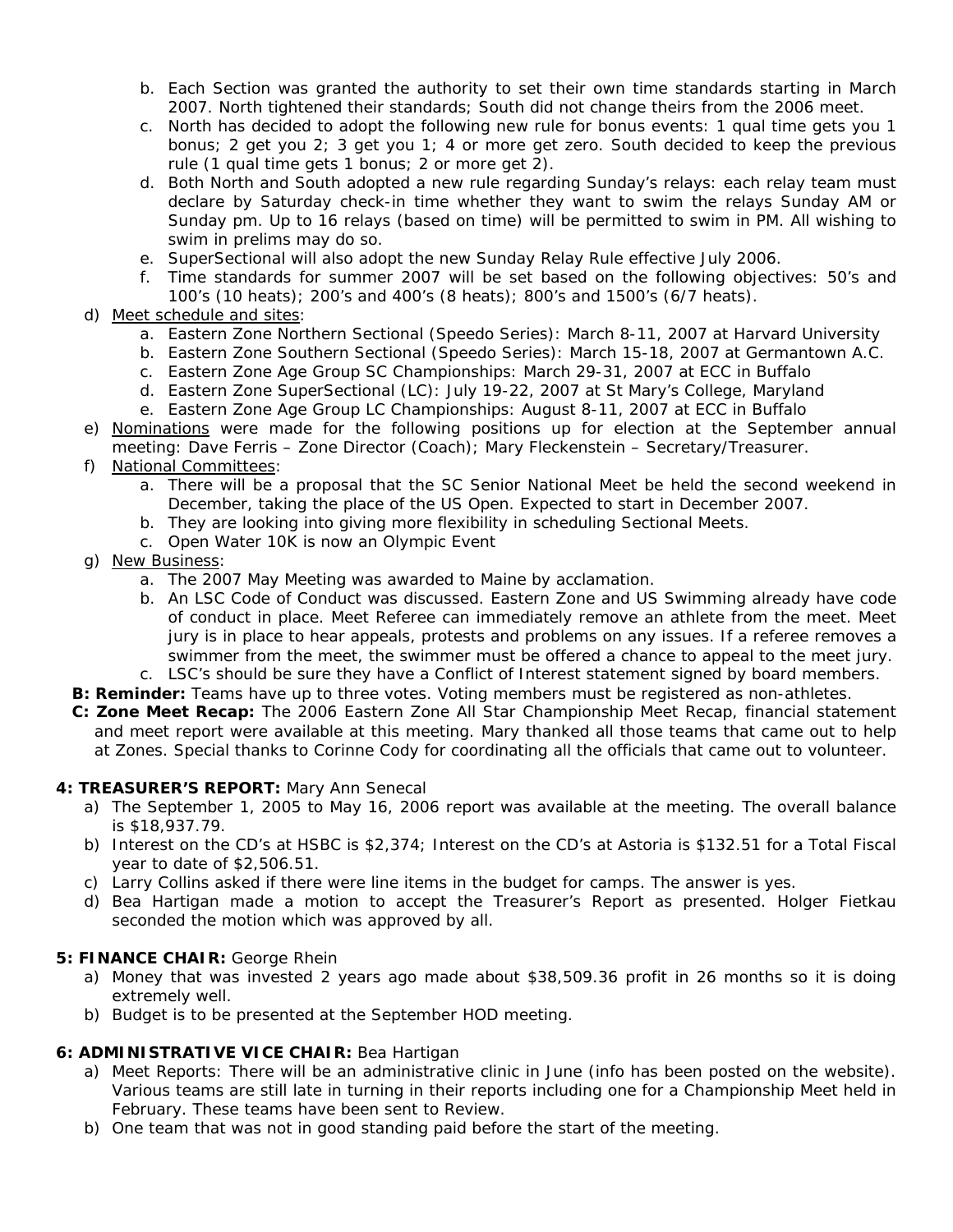c) If the financial report of a meet will be late, or if the check will be late, please let the Admin. Vice Chair know about it instead of holding off sending the report.

# **7: SENIOR VICE CHAIR: Dave Ferris**

- a) Senior Chair Committee has been considering opening Senior Mets LC to a limited amount of teams outside the LSC that would apply to enter the meet (up to 4 to 4½ hours maximum per session). Senior Mets Long Course would also remain a timed final meet of one evening session per day. Dave Ferris made a motion to allow outside teams, by application, and within the confine of the time line of the meet of up to 4 to 4½ hours maximum per session, to enter the summer Senior Mets Long Course meet. Gil Smith seconded this motion. A long discussion on this subject followed. **The motion was approved by roll call vote of 39 yes and 17 no**. Meet entry information will be available on the website in a few days.
- b) A motion to run Senior Mets LC in the AM was made by Richie Finkelstein and seconded by Len Galluzzi. Discussion followed. **This motion failed – 3 yes; all others were opposed.**

# **8: AGE GROUP CHAIR:** Paul Furbeck and Bob Vializ

- a) Short Course Eastern Zone Team was extremely successful. Metro finished in 4<sup>th</sup> place overall. The girls' team finished in  $2^{nd}$  place and the boys' team finished in  $5<sup>th</sup>$  place. The team spirit was great at the meet and swimmers behaved very well. Special thanks to our new athletes' rep, Steffi Niessl, who spent her whole weekend at Zones even though she wasn't swimming.
- b) The Age Group Committee is continuing work on creating an "Improvement Program" focusing especially on novice and intermediate level swimmers. The committee includes 18 people, 5 of them athletes. USA Swimming is working on software to get full data out of their SWIMS database. If they can do that, we would set a threshold of percentage of improvement. It would be automatic and we would set a window of opportunity for these swims and at the end of that time we would give awards to those athletes that have improved the most. Or it can be done by application from coaches that have athletes who improved tremendously within a set period of time. More info on this will be available at a later date.
- c) Gay Silverman would like to see Metro bring back the Bronze Championship.

# **9: COACHES' REPRESENTATIVES:** Gil Smith

- a) **"Metropolitan Age Group Coach of the Year"** sponsored by the American Swim Coaches Association: must be selected by coaches. Information will be available on the website as soon as possible. The award may be given out either at the September House of Delegates or at the 2007 Hall of Fame dinner.
- b) **Coaches must have current certifications with them at all meets**. Meet directors should appoint somebody to go around and ask all coaches to see their cards. **Coaches must be prepared to show their card at all times.**

#### **10: ATHLETES REPRESENTATIVE:** Steffi Niessl

a) Nothing new to report at this time. Mary mentioned that Steffi attended her Prom on Friday night and was at the airport the next day at 8am to fly to Richmond, VA to attend her first Eastern Zone Meeting!!!

#### **11: TECHNICAL PLANNING:** David Ellinghaus

- **a)** One item came up at the last Technical Planning meeting: whether to add the open 400 IM to the required events for Distance Meets stipends. David Ellinghaus made a motion to keep the required events but to give teams the option to add the open 400 IM or to run the 400 IM as an open event (and still give awards to 11-12 and 13-14). All other additional events would still need to receive prior board approval. George Rhein seconded the motion. All were in favor. None opposed. **Motion carries.**
- b) The 2007 Metro Championships' Schedule and meet bids will be talked about later in New Business.

#### **12: OFFICIALS CHAIR:** Holger Fietkau & Kris Sawicz

a) Joseph Stetz Memorial Scholarship Award – 4 scholarships of \$500 each were presented at the Hall of Fame Dinner. Winners were: Tiffany Bui (YWCA Middies) who will attend Harvard University, Natalia Festa (Long Island Aquatic Club) who will attend Harvard University, Robert Frawley III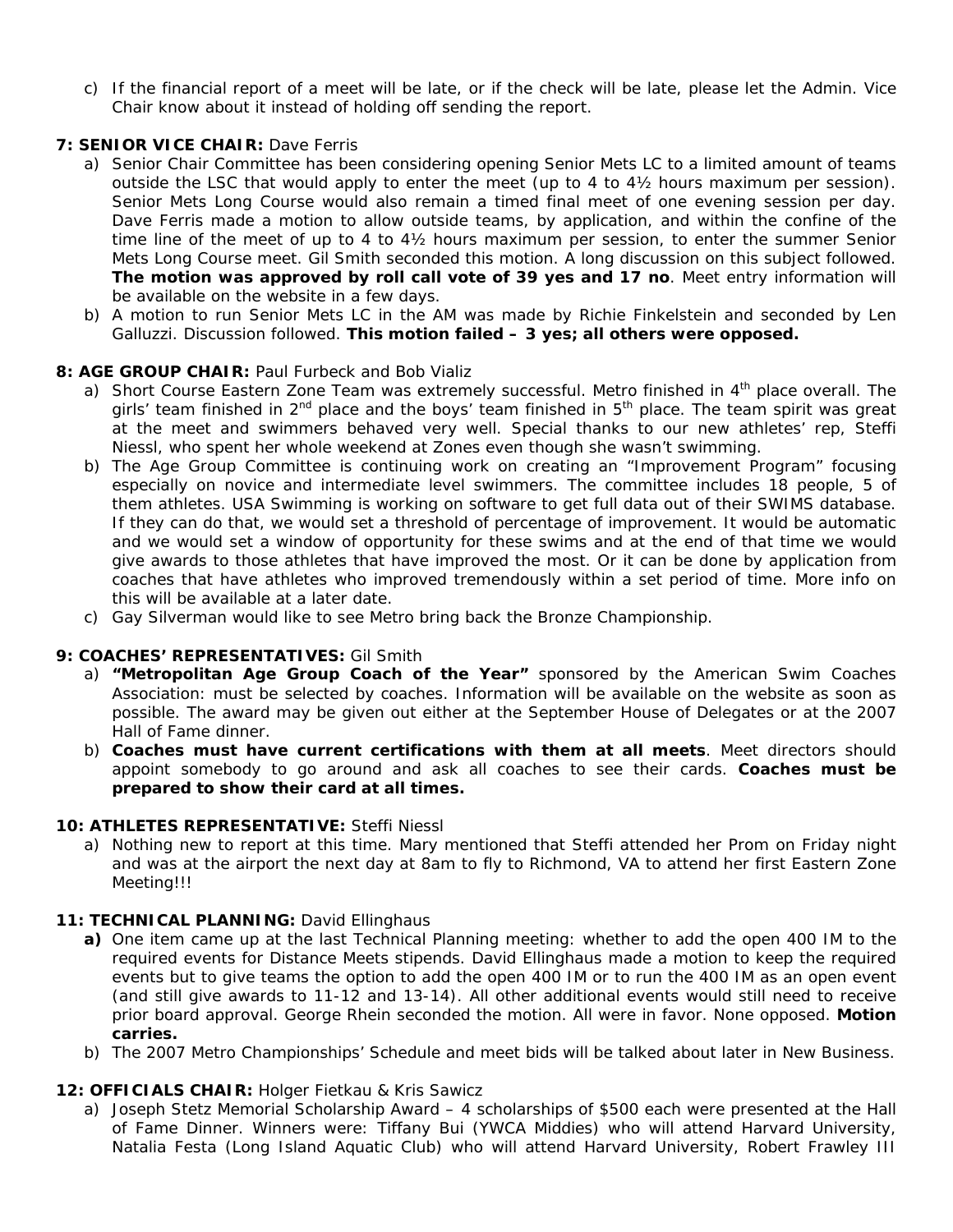(Old Westbury) who will attend Columbia University, and Gregory Pfeifer (Flushing YMCA) who will attend Marist College. Congratulations to all!

b) A reminder about "Staffing a Meet with Deck Officials" was available at the meeting.

# **13: ZONE TEAM COORDINATOR:** Barry Roffer

- a) Eastern Zones Long Course will be in Buffalo in August. Rooms have been reserved at the Holiday Inn in Buffalo. Busses (about \$150 increased) and Uniforms (Hobie Swim) are set as well.
- b) Coaches that are interested in attending Zones must apply.

# **14: REGISTRATION COORDINATOR:** Barry Roffer

- a) Registrations are effective as soon as the money is received! DO NOT ALLOW SWIMMERS IN A MEET WITHOUT PROPER REGISTRATION. Use only club checks for registrations. Registrations for 2006-2007 season must be done electronically for all athletes (by email or with a disk – no hand entries). It will go up another dollar next year (to \$53).
- b) Coaches must pass the ASCA Test before they can register for their second year of coaching. It is available online (under coaches section).
- c) Coaches must send in their new certifications, before their coach's card expires, to receive a new card – NO coaches should be allowed on deck without a current card! Roster is updated all the time. Meet directors should be checking coaches cards at every meet.
- d) When you get the results of a meet recon from the office, please make sure that you correct the info in your team manager and rebuild the swimmer's ID number. The same applies to the Meet Manager corrections: rebuild ID to reflect the corrections.
- e) Transfer forms must be sent to the office with \$5 fee. Swimmers will be unattached for 120 days from their last competition.

# **15: NATIONAL TIMES VERIFICATION/TOP 16:** Monique Grayson/Mary Ann Senecal

- a) Quiet time at the moment, but long course meets season is upon us. Top 10 LC were sent to the website.
- b) We received a letter from Larry Herr asking to delete and then re-enter all the high school meets so the swimmers swims could then be counted for the Virtual Team Championships. (**Note**: we received an apologetic email the next day asking us NOT to do it!!!)

#### **16: WEB PAGE COORDINATOR:** Monique Grayson

- a) Recap and pictures from the Hall of Fame dinner of May  $16<sup>th</sup>$  have been posted on the website.
- b) Any request for additions, corrections, topics, etc. should be emailed to Monique. Check the website regularly.
- c) Steffi requested to delete the athletes' bios from the Athletes page on the website.

#### **17: SAFETY COORDINATOR:** Carolyn Johnson

- a) There were 257 incidents within USA Swimming until March  $31<sup>st</sup>$ . Three were in Metro. Carolyn has all three reports!
- b) There is a Safety Weekend on Father's Day weekend. Information is available on the website.

# **18: HALL OF FAME:** Len Galluzzi

- a) The Hall of Fame banquet took place Tuesday, May 16, 2006 at Riccardo's in Queens. Mary thanked Lenny and Paul for a phenomenal job. Round of Applause.
- b) About 90 people attended the dinner. Charles "Chuck" Felice, Jessica Foschi and our own Mary Ann Senecal were inducted in the Hall of Fame.

#### **19: DISABILITIES COORDINATOR:** Corinne Cody

- a) Long Course Zone meet applications for swimmers with disabilities is available on the website
- b) Two swimmers attended the short course Zones and did very well.

#### **20: OPEN WATER COORDINATOR:** Bea Hartigan

a) The Metropolitan Open Water Championships will be on Sunday, July  $9<sup>th</sup>$  in Huntington – Registrations are coming in slowly. Six Masters Swimmers are already entered.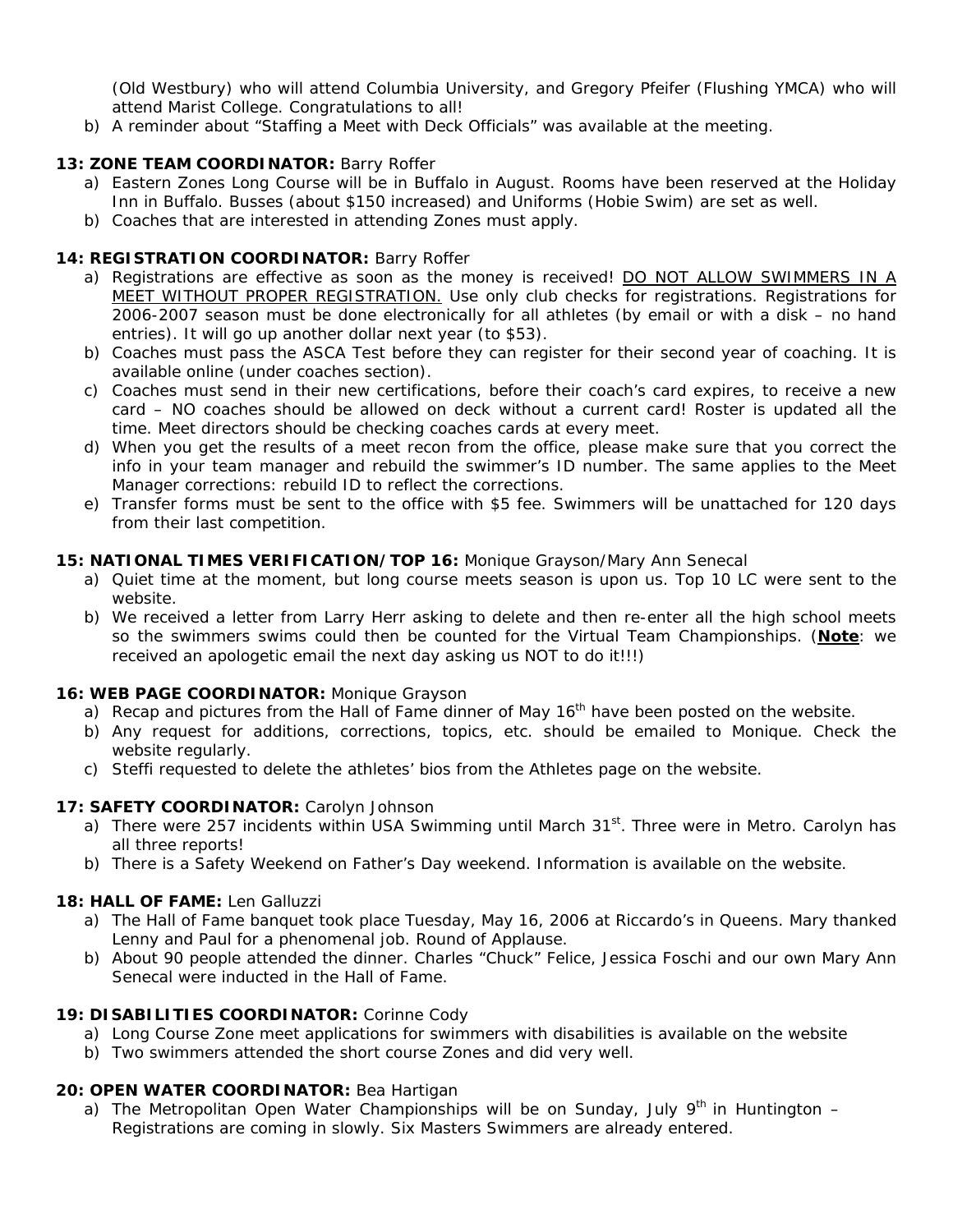#### **21: SWIM-A-THON:** Rich Finkelstein

a) The 2005 Individual Fund Raiser winner for Metropolitan is Marissa Johnston from Hauppauge (\$1,197.00). Congratulations Marissa.

## **22: OUTREACH COORDINATORS:** Brian Brown and Larry Collins

a) Brian had a meeting with John Cruzat and Tom Avischious last week. (John and Tom also went to the Riverbank Redtails and to the Boys Club of New York). They are working on creating diversity in Sports and are looking for ways to enrich the sport of Swimming through diversity.

#### **23: OLD BUSINESS:**

a) Rich Finkelstein thanked everyone publicly for their wonderful support, their thoughts and prayers following the tragic accident that took place in March. The team is dealing with it as best as they can.

#### **24: NEW BUSINESS:**

- a) Richie Finkelstein: Positions available: NYU is looking for an assistant aquatic director and Flushing YMCA is looking for an aquatic director!
- b) The Nominating Committee presented the **slate of officers** for election. Paul Fortoul made a motion to accept the following members for a two-year term. David Ellinghaus seconded the motion – All in favor – **Slate of officers was accepted as voted on by acclamation**.
	- o General Chair: Mary Fleckenstein
	- o Finance Chair: Corinne Cody
	- o Secretary: Monique Grayson
- c) The Nomination Committee also presented the following **slate of officers** for election:
	- o Administrative Vice Chair: John Santos and Gil Smith. Lenny Galluzzi nominated George Rhein from the floor. George accepted the nomination. John Santos was not at the meeting. Gil Smith and George Rhein introduced themselves. Written votes were collected. Result of the vote: **George Rhein**.
	- o Senior Vice Chair: Bea Hartigan and Larry Collins. Lenny Galluzzi nominated Brian Brown who accepted the nomination. Bea Hartigan, Larry Collins and Brian Brown introduced themselves. Written votes were collected. Result of the vote: **Brian Brown**.
	- o Coaches Representative: Dave Ferris. Scott Bartleson accepted a nomination from the floor. Dave Ferris and Scott Bartleson introduced themselves. Written votes from all coaches in attendance were collected. Result of the vote: **Scott Bartleson**.

Congratulations to all the officers mentioned above. They will serve for a two-year term. David Ellinghaus made a motion requesting the secretary to destroy the ballots. Carolyn Johnson seconded the motion. All were in favor. Ray D'Annolfo handed the box of ballots to Monique. Ballots were later destroyed (shredded) as requested.

- d) Technical Planning: David Ellinghaus mentioned that the Minutes of the Technical Planning Meeting of April 25<sup>th</sup> were posted on the website. Some proposals have changed as a result of the Eastern Zone Meeting that was held in Virginia on May 13<sup>th</sup>. The Metropolitan Board of Directors met briefly before the House of Delegates.
- e) David Ellinghaus made a motion to divide Metro into four (4) groups for the Age Group Championships only.
	- o North would stay as before but GAEL and Silver Streaks would go to Central.
	- o Central would now include GAEL and SS but would lose LBA, LIE and OWA.
	- o South (Nassau) would include Nassau County teams including LBA, LIE and OWA.
	- o East (Suffolk) would include all teams from Suffolk County.

 George Rhein seconded the motion. Long discussion followed on this subject. **This motion was approved by roll call of 27 yes and 15 no.** It will be good for a one-year trial and then will be revisited. This is for Age Group meets only and will not affect the Silver Championships.

- f) David Ellinghaus presented the **proposed** 2007 Championship Meet schedule as follows:
	- o February 9-11 Silver Championships
	- o February 17-19 Zone Qualifier
	- o February 22-25 Senior Mets
	- o March 3-4 8&Under Championships
	- o March 9-11 Speedo Champions Series (Sectionals North)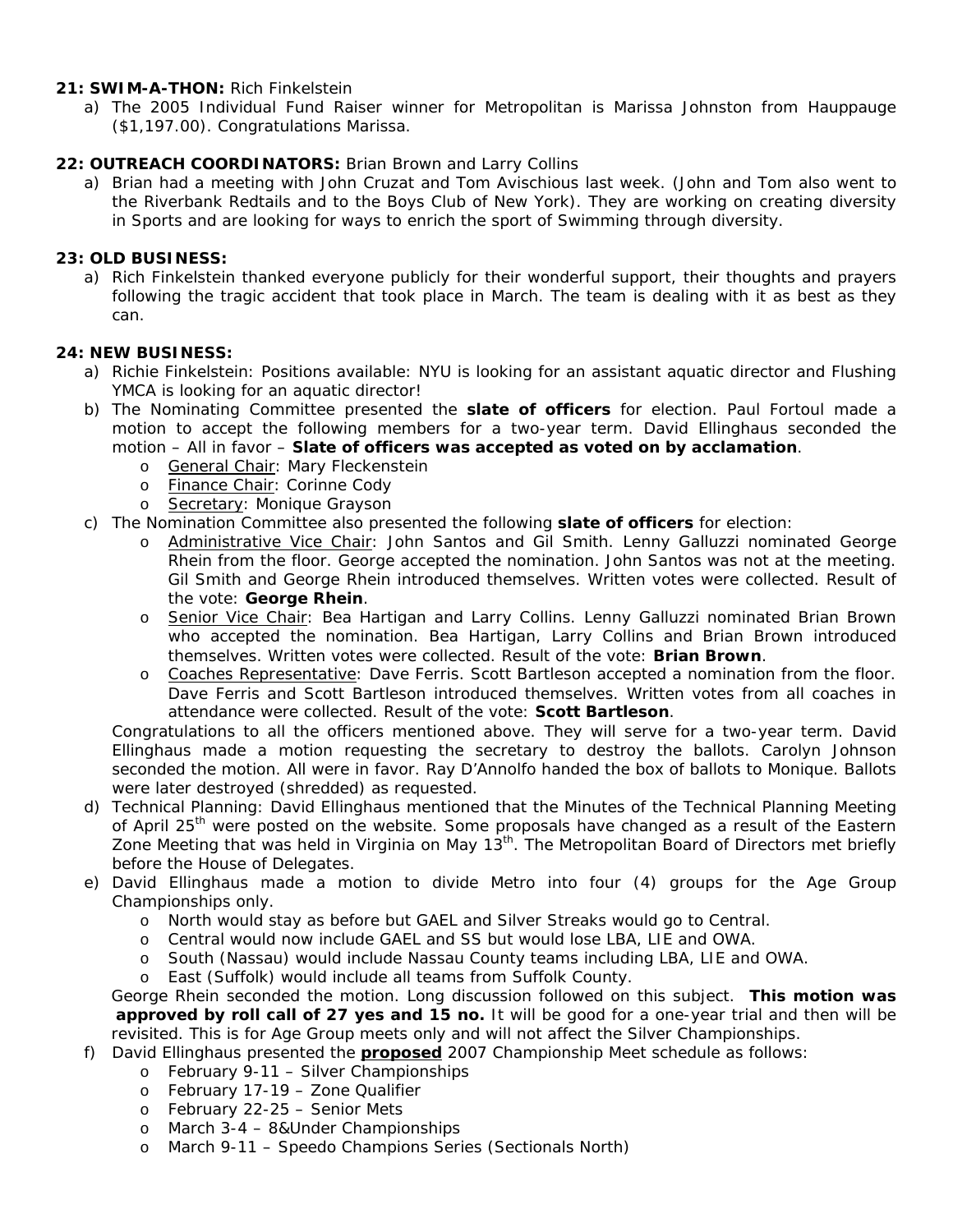- o March 16-18 Junior Olympics (and Y State)
- o March 23-25 Age Group Championships
- o March 29-31 Eastern Zone Short Course Championships

\*\* A lengthy discussion followed on whether or not we needed a Zone Qualifying meet to select the Zone Team. Proponents and opponents spoke about their feelings on this subject. Dave Ferris made a motion to do away with the Zone Qualifying meet and to choose the Zone Team through an application process for meets held between February 1 and March 18, 2007. Paul Furbeck seconded the motion. Discussion followed. Gay Silverman requested that Time Trials may not be included. Larry Van Wagner called the vote. All were in favor. **Motion carries**.

\*\* Larry Van Wagner made a motion to hold the Junior Olympics March 9-11, 2007. Many people seconded the motion. Another discussion followed as those dates coincide with the Speedo Series. **The motion failed by show of hands of 17 yes and 37 no**.

\*\* Paul Furbeck made a motion to hold the Junior Olympics March 16-18. Larry Collins seconded the motion. Vote by show of hands resulted in 29 in favor and 18 opposed. **Motion carries**.

\*\* Lenny Galluzzi made a motion to include time trials run at Sanctioned Meets only. Bob Vializ seconded this motion. All were in favor and one was opposed. **Motion carries**. Time Trials from sanctioned meets will be accepted to qualify for Zones.

\*\* Kevin Storrs (NDAC) made a motion to reopen the subject of Junior Olympics and to move the dates to March 2-4 instead. Gil Smith seconded this new motion. Lengthy discussion followed again of whether JO's should fall on the same weekend as High School Boys State or on the same weekend as Speedo Series. Larry Collins called the vote. **This motion failed by written ballots of 27 for and 34 against.** JO's will stay as previously decided: March 16-18, 2007.

- g) David Ellinghaus made a motion to accept the following **2007 Metro Championship Schedule**:
	- o **February 9-11 Silver Championships**
	- o **February 22-25 Senior Mets**
	- o **March 3-4 8 & Under Championships**
	- o **March 16-18 Junior Olympics**
	- o **March 23-25 Age Group Championships**
	- o **March 29-31 Eastern Zone Short Course Championships**

George Rhein seconded the motion. A show of hands resulted in one opposed, one abstention. All other votes were in favor. **Motion carries**.

David reminded members to get on Committees as much as possible. Dates of meetings will be posted on the website. Some committees do business through emails as well.

- h) Technical Planning made a motion that all applications of swimmers requesting to be on the Zone Team will be due no later than the close of Junior Olympics on March 18, 2007. A check must accompany each application. Checks would be returned to all swimmers that don't make the team. In addition, swimmers attending the YMCA State Meet will have until noon, on Monday, March 19, 2007 to fax their application to the Metro Office. Carolyn Johnson seconded the motion which **carried** unanimously.
- i) Richie Finkelstein made a motion to have the YMCA State meet count as one of the 5 Metro Meets needed for travel stipends. Ilan Noach seconded this motion which was **approved by a show of hands of 41 for, 1 opposed and 1 abstention.**
- j) The Review Section may need new Athletes Reps.
- k) Bid Meeting for 2006-07 (Calendar is attached) Championship meets were decided as follows:
	- o February 9-11 **Silvers North:** YMID/NYSA (9 votes) or COND (2 votes) at Felix Festa
	- o February 9-11 **Silvers Central:** APEX at Lehman
	- o February 9-11 **Silvers South:** TVSC
	- o February 22-25 **Senior Mets:** at Lehman run by Metro
	- o March 3-4 **8 & Under Championships**: BAD at Lehman
	- o March 16-18 **Junior Olympics**: TVSC/TS at Nassau County Aquatic Center
	- o March 23-25 **Age Group North**: VAC
	- o March 23-25 **Age Group Central**: APEX at Lehman
	- o March 23-25 **Age Group South/Nassau**: TBA: OWA (at OWA) or LIAC (at NCAC)
	- o March 23-25 **Age Group East/Suffolk**: CSC

Dave Ferris asked to hold off on the vote for Age Group South/Nassau until he knows the availability of Nassau County Aquatic Center on those dates.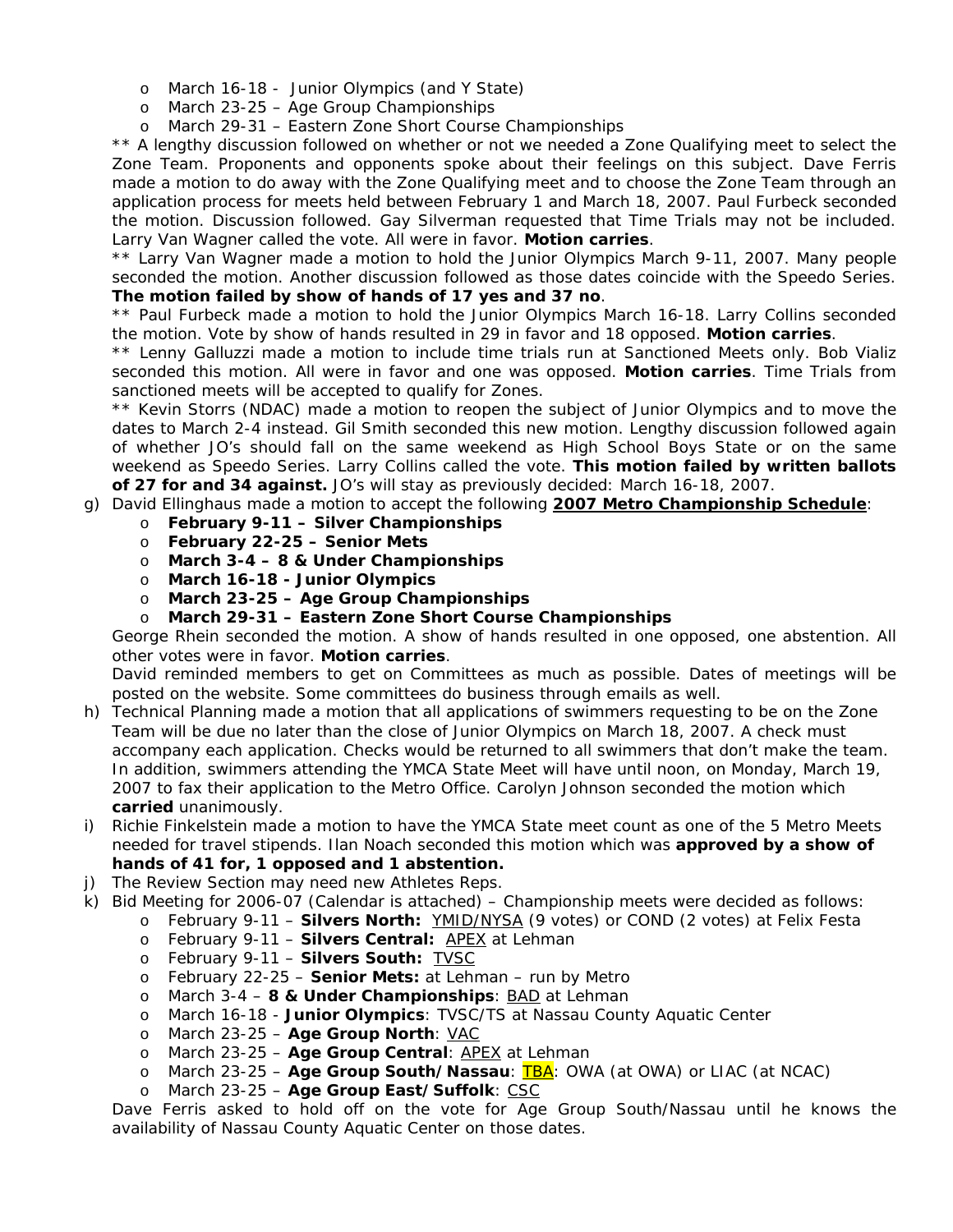l) Mary Ann Senecal mentioned that there were many bids for distance meets. For this reason, each club will receive a \$750 stipend instead of \$1000.

A motion to adjourn the meeting at 10:10pm was made, seconded and approved by all.

#### **House of Delegates Meetings 2006-2007:**

- **September TBA, 2006 Mandatory meeting for all clubs 8:30am at the White Plains YWCA – one athletes' rep (13&over) per team must be present.**
- **January TBA, 2007 7:00pm at the White Plains YWCA Bid meeting**
- **May TBA, 2007 7:00pm at the White Plains YWCA Bid meeting**

Submitted by Monique G. Grayson May 23, 2006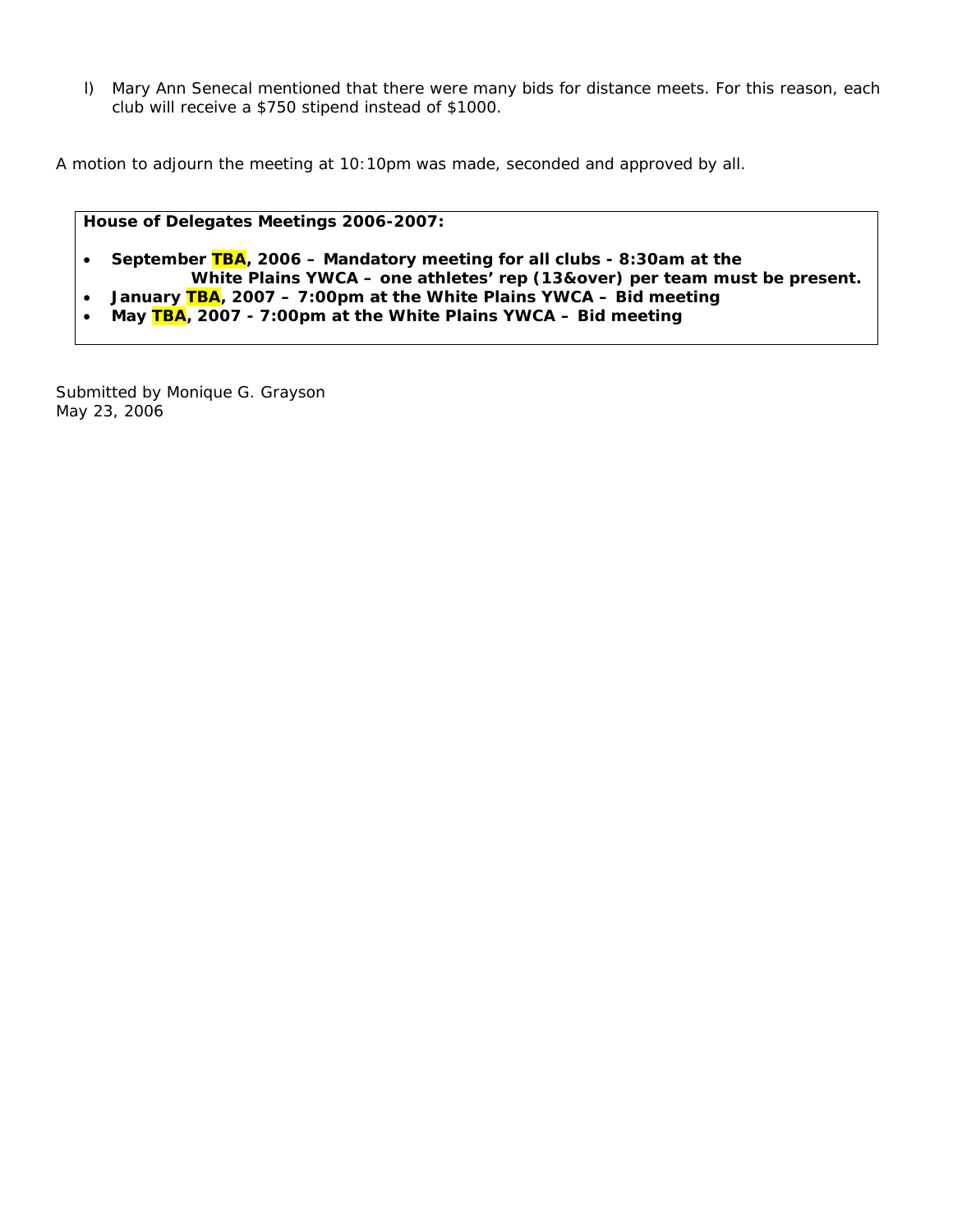# **METROPOLITAN SWIMMING, INC. 2006-07 CALENDAR**

#### **SEPTEMBER:**

| <b>TBA:</b> | Mandatory House of Delegates Meeting: 8:30am at White Plains Y      |
|-------------|---------------------------------------------------------------------|
| 31-Oct.1:   | Old Westbury Aquatics - OWA 500 and Fall Swim Festival - 2 sessions |

## **OCTOBER:**

| $6 - 8:$   | New York Sharks Aquatics Invitational – 5 sessions – at Felix Festa |
|------------|---------------------------------------------------------------------|
| $7 - 8:$   | Condors- at Felix Festa                                             |
| $7 - 8:$   | Old Westbury Aquatics - OWA 1000 and 8 & Under - 3 sessions         |
| 13:        | <b>ASCSC Relay Carnival (closed)</b>                                |
| 13:        | Middletown Recreation Swim Team - Distance Meet                     |
| 14:        | Middletown Recreation Swim Team - 2 sessions                        |
| $14 - 15:$ | BGNW Marlins Season Starter - Age Group - no 8 & Under - 4 sessions |
| 15:        | Flushing YMCA - Distance Meet                                       |
| $20 - 22:$ | Long Island Express - 5 sessions                                    |
| 21:        | Newburgh Sharks - Annual Red, White & Blue - 2 sessions             |
| 21:        | BGNW Marlins - 8 and Under Meet - 1 afternoon session               |
| $21 - 22:$ | Three Village Swim Club - Ann Wycoff Meet                           |
| $21 - 22:$ | Flushing Y - Junior Swim Championships                              |
| 22:        | Badger Swim Club at Lehman - 2 sessions                             |
| 28:        | West Point Swim Club – 1 session 10 & Under                         |
| $27 - 29:$ | YWCA Middies Halloween Invitational                                 |
| $27 - 29:$ | Marist Swim Club - MSC Fall Invitational                            |
| $28 - 29:$ | $LIAC - Chappy's Big Race Invitational - 4 Sessions at NCAC$        |
| ററാറെ.     | Connetaust Cuim Club Hollowson Most                                 |

28-29: Connetquot Swim Club – Halloween Meet

# **NOVEMBER:**

| 4:          | Big Blue Harvest Relays and Sprints - 2 sessions                           |
|-------------|----------------------------------------------------------------------------|
| 4:          | Sachem Swim Club Fall Meet – 2 sessions                                    |
| 5:          | BGNW Marlins Distance Meet - 2 sessions                                    |
| $10 - 12$ : | New York Sharks Aquatics Invitational at Felix Festa - 5 sessions          |
| $10 - 12$ : | Viking Aquatic Club - Viking Classic - 6 sessions                          |
| $10 - 12$ : | Old Westbury Aquatics – OWA 1650 and Sprints – 4 sessions                  |
| 11:         | YWCA Middies 8-Under Mini Invitational                                     |
| $11 - 12:$  | Asphalt Green – NY City Open Invitational – Prelims (LCM) and Finals (SCY) |
| $17 - 19:$  | Gael Aquatic Club at IONA - 9 and Over Age Group Meet - 5 sessions         |
| $17 - 19:$  | Aqua Gems - Early Bird Meet - 56 sessions                                  |
| $17 - 19:$  | Flushing YMCA - Big Apple Classic                                          |
| 18:         | BGNW Marlins - 8 and Under Meet - 1 afternoon session                      |
| 19:         | BGNW Marlins – Age Group Meet (no 8 & Under) – 2 sessions                  |
| 19:         | Hauppauge $-2$ sessions                                                    |
| $25 - 27:$  | Long Island Express Invitational - 5 sessions                              |
| 24:         | Asphalt Green - Thanksgiving Invitational - Distance Meet                  |
| $24 - 26:$  | YWCA Middies Thanksgiving Invitational                                     |
| $24 - 26:$  | Long Island Express - 5 sessions                                           |
| 25:         | Pace Setters Thanksgiving Invitational - 2 sessions                        |
|             |                                                                            |

25-26: LIAC Thanksgiving Classic Invitational – at NCAC – 4 sessions

# **DECEMBER:**

| 1:       | Connetquot: Holiday meet - Distance meet                            |
|----------|---------------------------------------------------------------------|
| $2 - 3:$ | Connetquot: Holiday meet - 4 sessions                               |
| $2 - 3:$ | BGNW Marlins - Holiday Meet - Age Group - no 8 & Under - 4 sessions |
| 3:       | <b>Condors</b>                                                      |
| 3:       | Gael Aquatic Club at IONA - 8-Unders only - 1 session               |